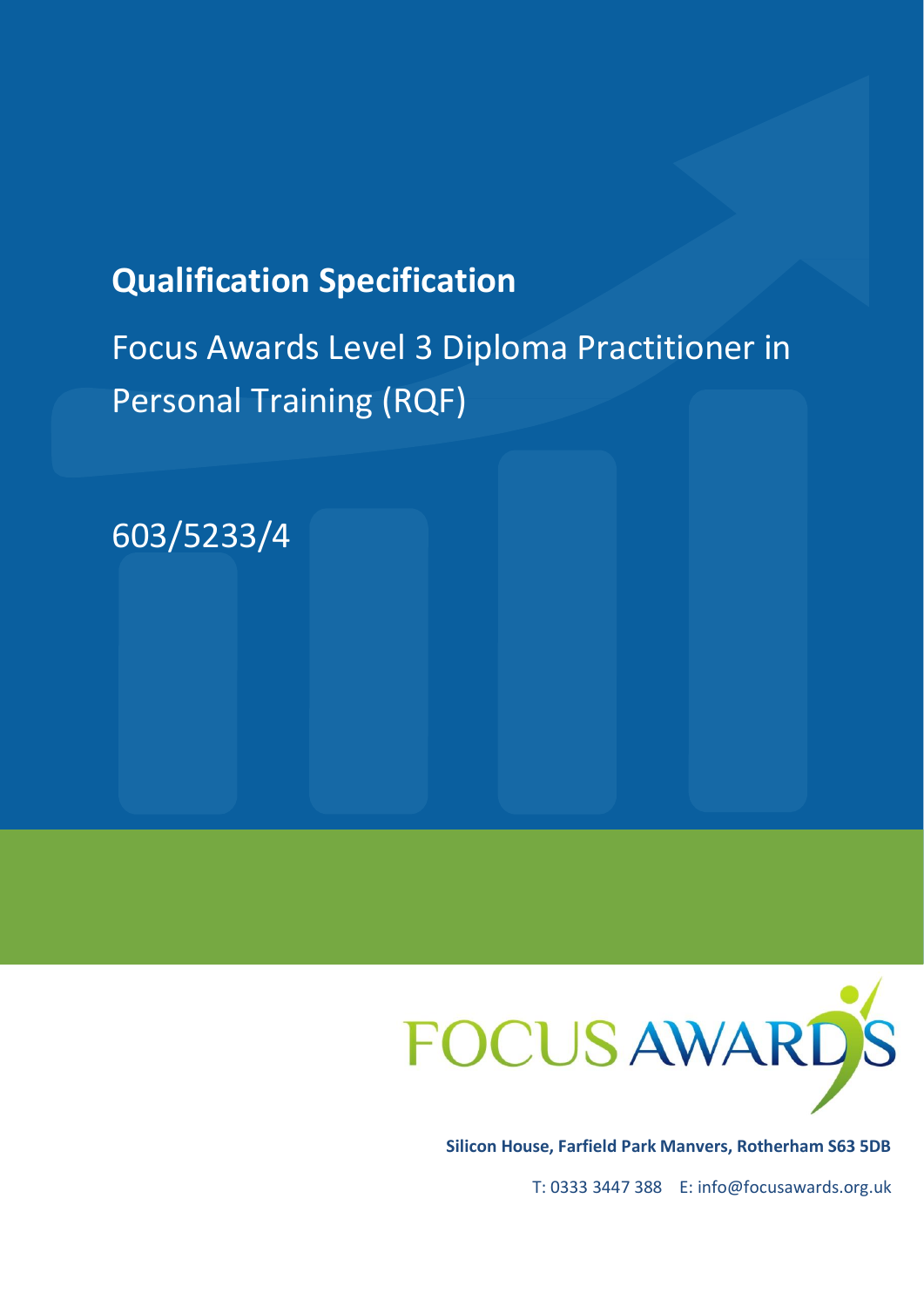

# **Contents**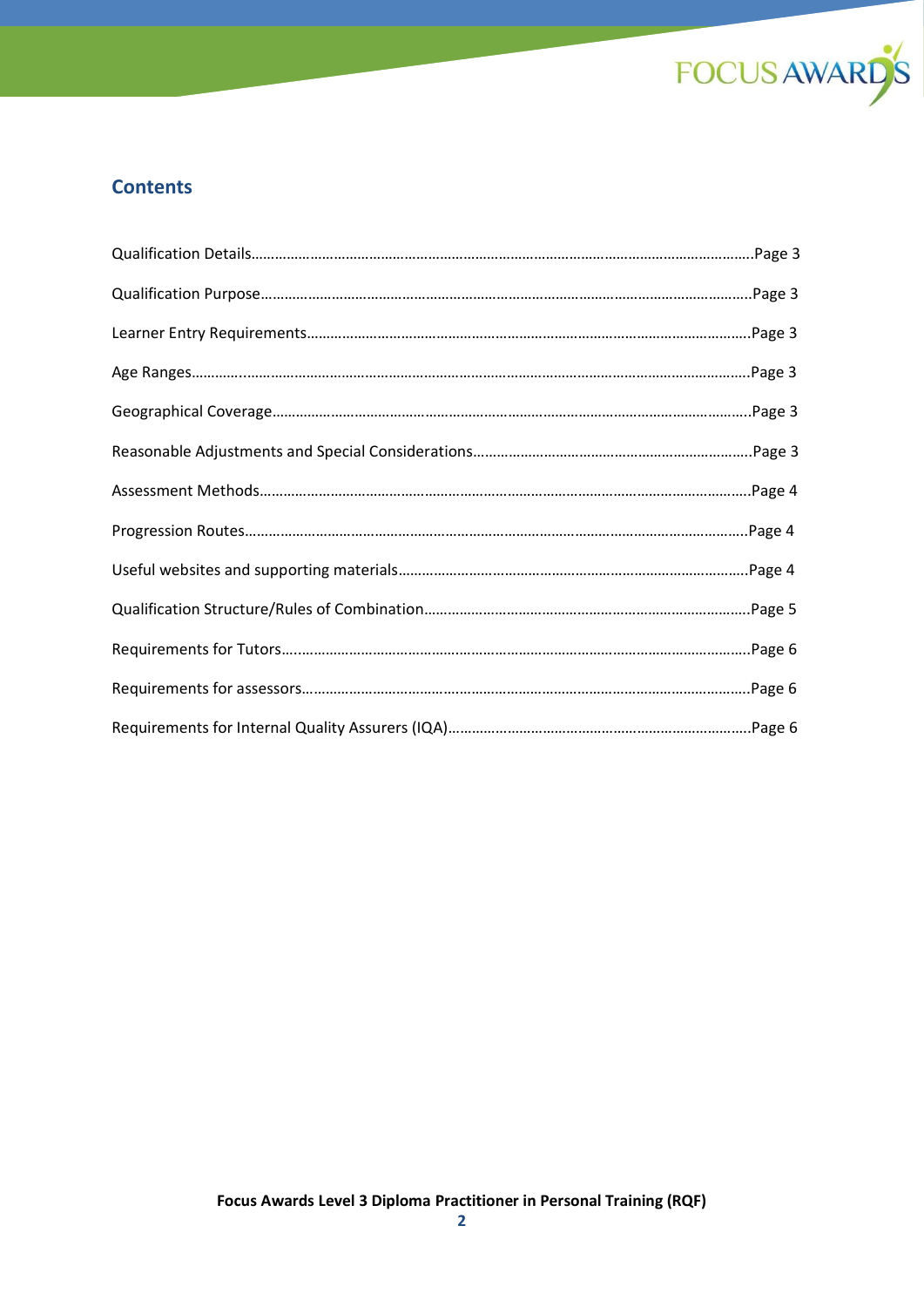

# **Focus Awards Level 3 Diploma Practitioner in Personal Training (RQF)**

### **Qualification Details**

QRN: 603/5233/4

Credit: 51

GLH: 340

TQT: 510

### **Qualification Purpose**

The aim of the Focus Awards Level 3 Diploma Practitioner in Personal Training (RQF) is to provide learners with essential skills and the knowledge required to plan exercise programmes for both groups and individuals in Gym based exercise and Personal Training. Learners will also gain the understanding of Business Development and technology to assist to personal training.

#### **Learner Entry Requirements**

There are no specific entry requirements for this qualification.

#### **Age Ranges**

Entry is at the discretion of the centre; however learners should be 16 to undertake this qualification. Learners under 18 may need to be supervised in the workplace upon successful completion.

### **Geographical Coverage**

This qualification has been accredited for use in England.

### **Reasonable Adjustments and Special Considerations**

Please refer to the Focus Awards Reasonable Adjustments and Special Consideration Policy: <https://www.focusawards.org.uk/wp-content/uploads/2019/07/Reasonable-Adjustments.pdf>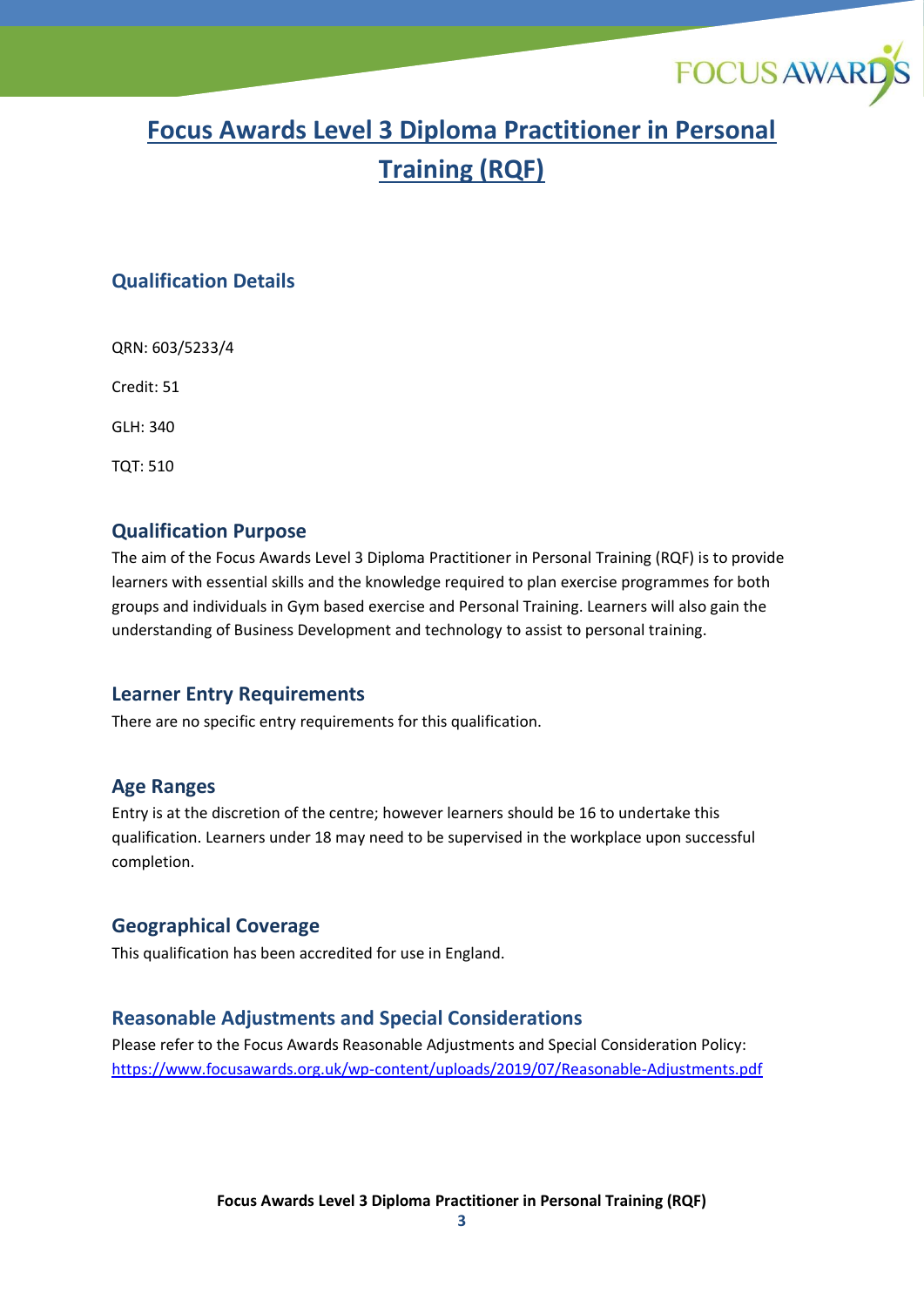

## **Assessment Methods**

Each learner is required to create portfolio of evidence which demonstrates achievement of all the learning outcomes and the assessment criteria associated with each unit.

The main pieces of evidence for the portfolio could include:

- $\triangleright$  Assessor observation completed observational checklists on related action plans
- ➢ Witness testimony
- ➢ Learner product
- ➢ Worksheets
- ➢ Assignments / projects / reports
- $\triangleright$  Record of oral and written questioning
- ➢ Learner and peer reports
- $\triangleright$  Recognition of prior learning (RPL)

Practical assessments must take place in the work environment, planning and delivery must be completed with real clients; simulation is not permitted in this qualification, using peers as clients during practical assessments is not permitted.

#### **Progression Routes**

Learners wishing to progress from this qualification can undertake the following qualifications:

- $\triangleright$  Level 3 Certificate in Fitness Management
- $\triangleright$  Any other Level 3 qualification in the Health and Fitness Industry
- ➢ Level 3 NVQ in Instructing Physical Exercise and Nutrition
- ➢ Level 4 Higher Professional Diploma in Sport and Recreation Management
- $\triangleright$  Level 4 HNC Diploma in Sport (RQF)
- ➢ Level 4 Certificate In Exercise And Nutritional Interventions For Obesity And Diabetes
- ➢ Level 4 Certificate In Exercise For The Management Of Low Back Pain
- ➢ Level 5 HND Diploma in Sport and Exercise Sciences (RQF)

### **Useful websites and supporting materials**

You will find useful websites and supporting materials here:

- ➢ [www.focusawards.org.uk](http://www.focusawards.org.uk/)
- ➢ [Ofqual.gov.uk](http://www.ofqual.gov.uk/)
- ➢ [www. ocusawards.org.uk/supportingmaterials](http://focusawards.org.uk/supportingmaterials)
- ➢ <https://www.cimspa.co.uk/>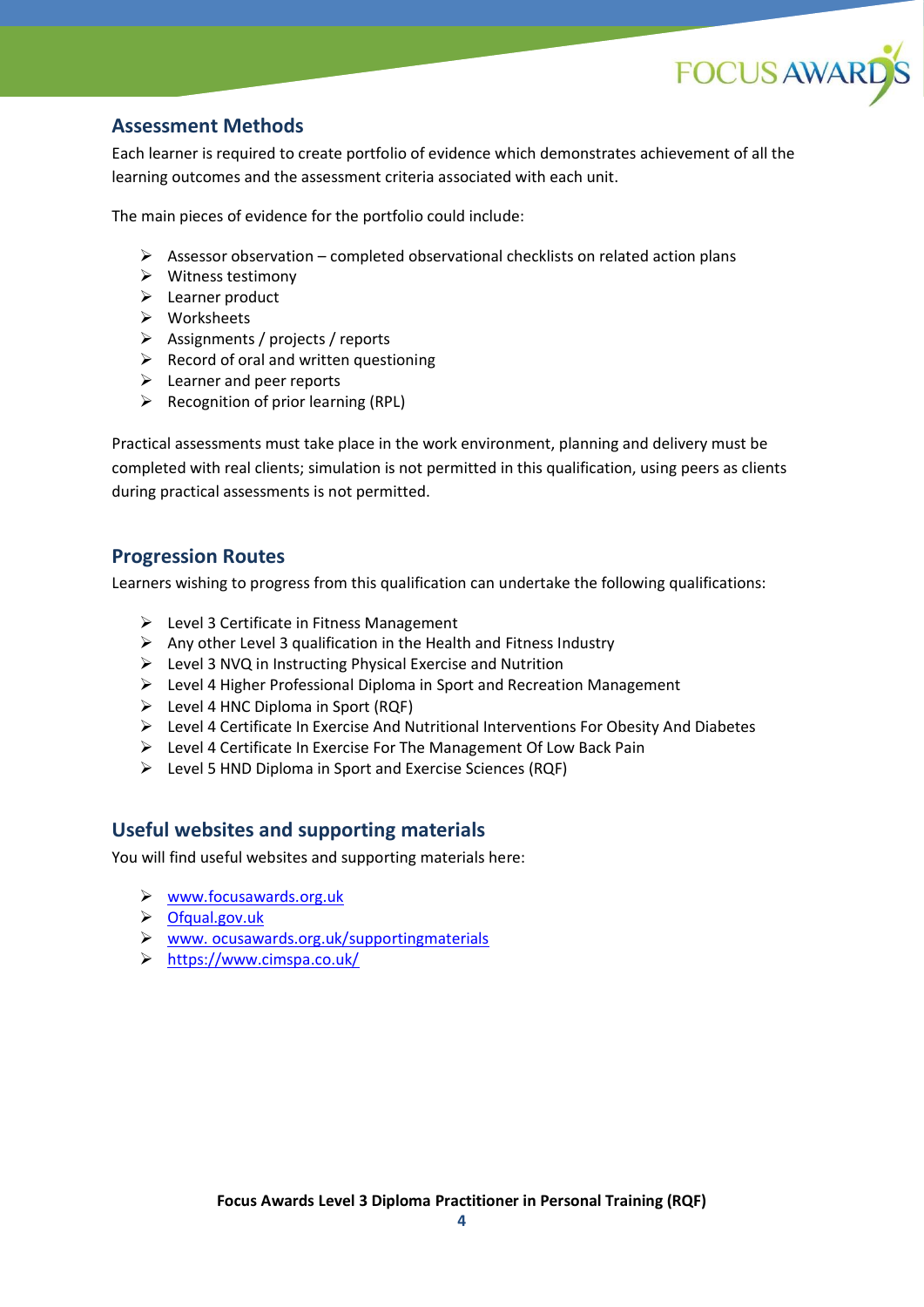

# **Qualification Structure/Rules of Combination**

To successfully achieve the Focus Awards Level 3 Diploma Practitioner in Personal Training (RQF) learners must complete all mandatory units achieving a total of 51 credits.

| <b>Unit Title</b>                                                                                                                | <b>Unit</b><br><b>Ref</b> | Level          | <b>GLH</b> | <b>Credit</b>  |
|----------------------------------------------------------------------------------------------------------------------------------|---------------------------|----------------|------------|----------------|
| <b>Mandatory units</b>                                                                                                           |                           |                |            |                |
| Anatomy physiology<br>and kinesiology for<br>exercise and health                                                                 | K/617/8594                | 3              | 43         | 6              |
| Applying nutritional<br>principles to personal<br>training                                                                       | M/617/8595                | 3              | 40         | 6              |
| Planning exercise<br>Programme design for<br><b>Personal Training</b><br>Clients                                                 | T/617/8596                | 3              | 47         | 7              |
| Delivering exercise<br>programmes for<br><b>Personal Training</b><br>sessions                                                    | A/617/8597                | 3              | 58         | 9              |
| <b>Business acumen and</b><br>the use of information<br>technology for a<br>personal trainer                                     | F/617/8598                | 3              | 35         | 5              |
| Principles of health and<br>wellbeing for exercise,<br>fitness and health                                                        | Y/617/8588                | $\overline{2}$ | 28         | 4              |
| Know how to support<br>clients lifestyle<br>management and<br>enhance client<br>motivation for exercise<br>and physical activity | R/617/8590                | 2              | 13         | $\overline{2}$ |
| Principles of<br>professional practice<br>and health and safety in<br>a fitness environment                                      | Y/617/8591                | $\overline{2}$ | 16         | $\overline{2}$ |
| Planning professional<br>practice with effective<br>consultations and<br>assessments for gym-<br>based exercise sessions         | D/617/8592                | $\overline{c}$ | 23         | 4              |
| Instructing professional<br>practice and effective<br>exercise supervision in<br>gym-based exercise<br>sessions                  | H/617/8593                | $\overline{2}$ | 37         | 6              |

**Focus Awards Level 3 Diploma Practitioner in Personal Training (RQF)**